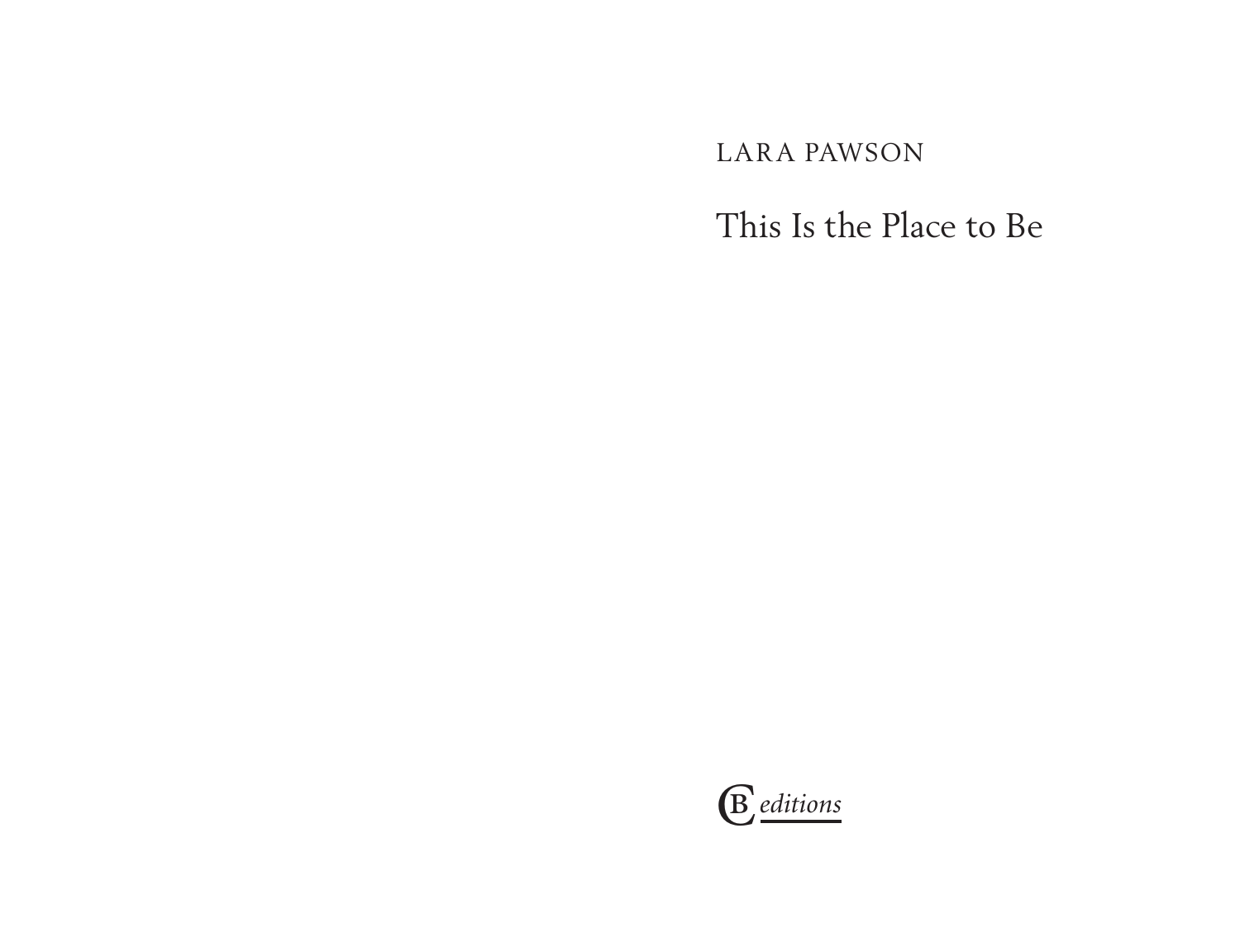For you, J, of course

First published in the UK in 2016 by CB editions 146 Percy Road London W12 9QL www.cbeditions.com

All rights reserved © Lara Pawson, 2016

The right of Lara Pawson to be identified as author of this work has been asserted in accordance with the Copyright, Designs and Patents Act, 1988

Printed in England by T. J. International Ltd, Padstow

ISBN 978–1–909585–21–8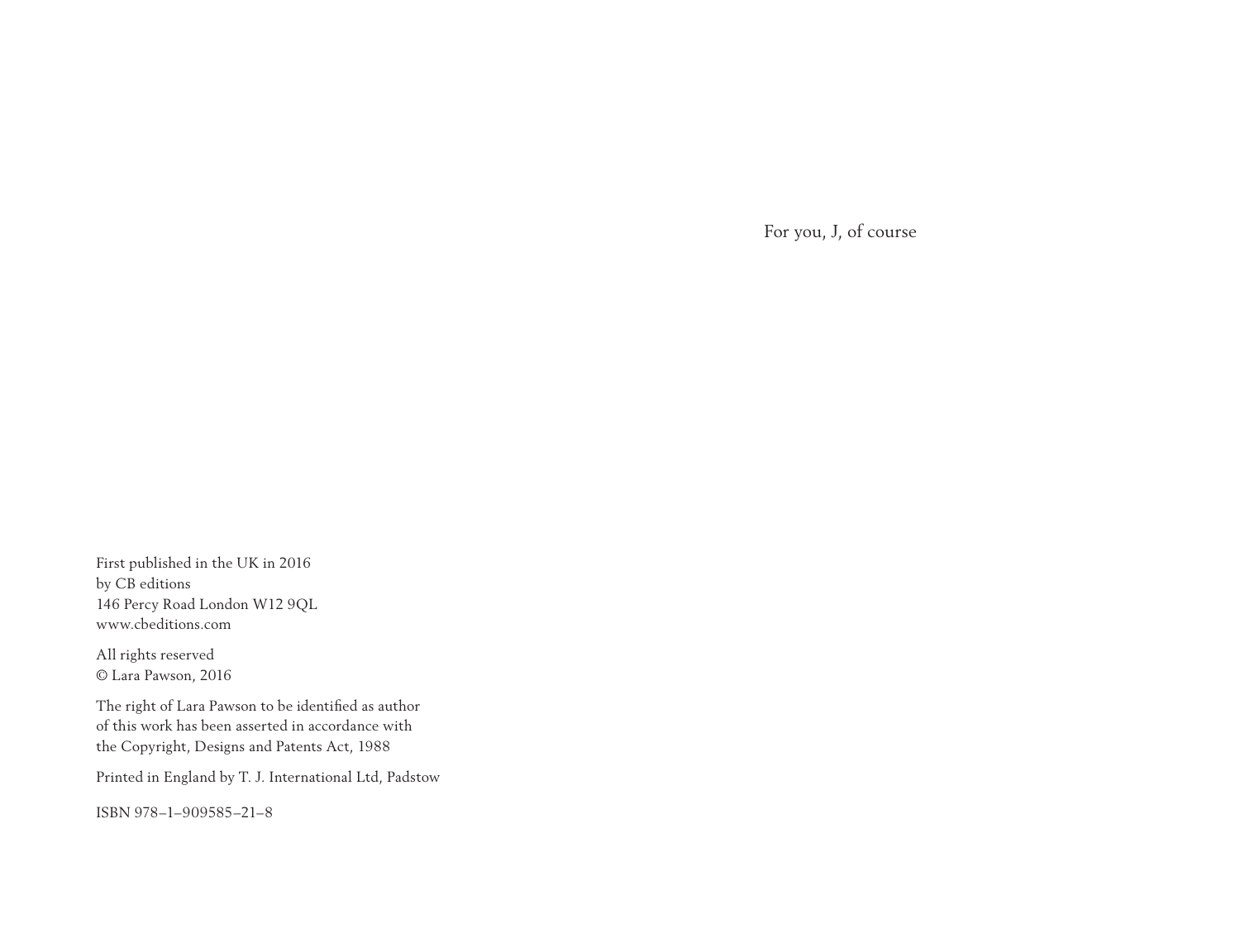Freaks are called freaks and are treated as they are treated – in the main, abominably – because they are human beings who cause to echo, deep within us, our most profound terrors and desires.

 Most of us, however, do not appear to be freaks – though we are rarely what we appear to be. We are, for the most part, visibly male or female, our social roles defined by our sexual equipment.

 But we are all androgynous, not only because we are all born of a woman impregnated by the seed of a man but because each of us, helplessly and forever, contains the other – male in female, female in male, white in black and black in white. We are a part of each other. Many of my countrymen appear to find this fact exceedingly inconvenient and even unfair, and so, very often, do I. But none of us can do anything about it.

– James Baldwin, 'Freaks and the American Ideal of Manhood' (*Playboy*, January 1985)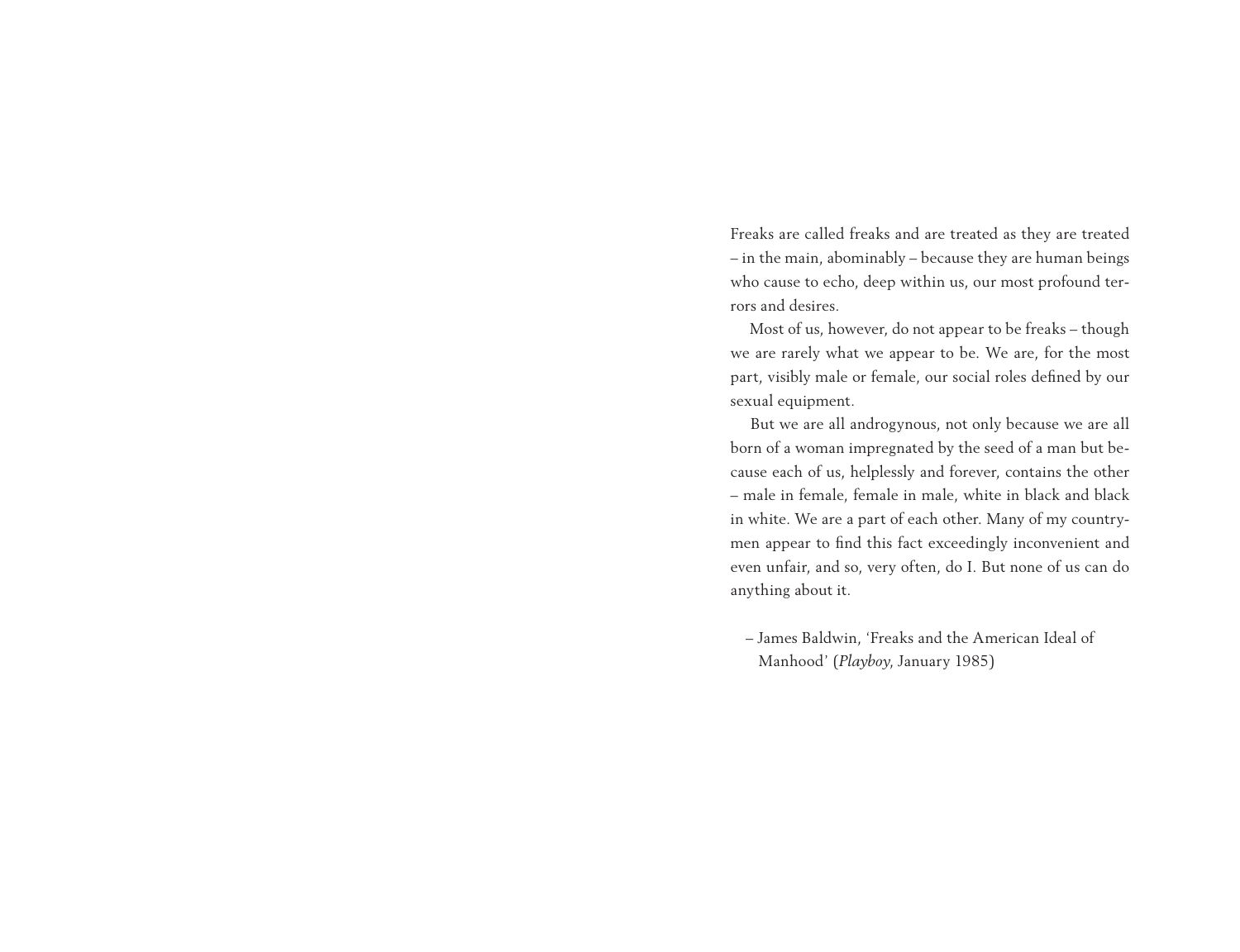When I was about seven the owner of a watch and clock shop mistook me for a boy. Twenty-four years later, a Nigerian man, following my radio reports from Angola, mistook me for a Nigerian. Omolara was what he called me.

When I had short hair I was regularly mistaken for Jamie Lee Curtis. In London, I've been followed by people with cameras. While visiting the Alhambra last year, a North American man pretended to take photographs of the Patio de los Leones but he was actually snapping me. I heard him whisper to his wife and I felt her eyes run over me. Once, when I was on a blind date, the owner of a restaurant in Soho invited me to sign the actress's account.

I've also been marched out of Primark for entering the women's changing room. One afternoon in Islington a group of men with shaved heads ran up the street shouting, Fucking trannie! One of them had a baseball bat. I remember looking around for the transvestite. Then I realised she was me.

Not long afterwards, I took the decision to grow my hair, a weakness that still shames me.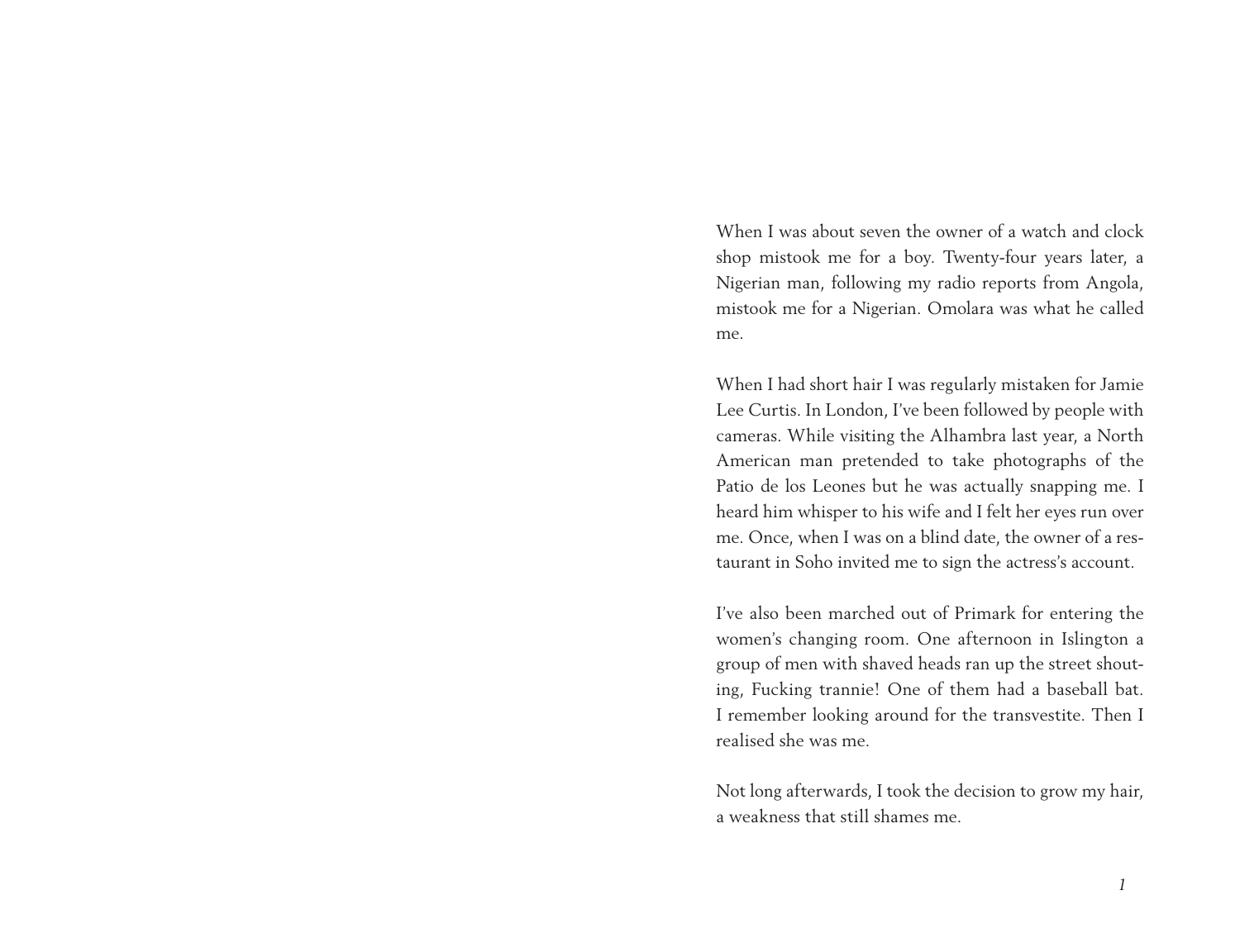Today, some people call me Crofty. But there's an elderly man on my street – he's rebuilding a Morris Mini-Minor from scratch – well, he calls me Tomb Raider.

I have owned three tortoises. One of them could walk a mile in a weekend. His name was Maud. I also had a mouse called Charlotte, renamed Charlie when we noticed her testicles. Shortly after that, my brother's mouse produced lots of babies. They were so small and slender they could slip between the bars of the cage. For weeks, my mum kept finding squashed white mice beneath the fridge.

When I was living in Luanda I owned a Siamese cat. Fanny had been abandoned by her owners so I referred to her as an IDC – an internally displaced cat – as opposed to an IDP – an internally displaced person, which is United Nations-speak for people who are refugees inside their own country.

One day, Fanny gave birth to two kittens on my laptop. I was supposed to be filing a report to the BBC, but because of Fanny's labour I ended up filing the story an hour late. I wish I could remember what my news report was about that day. I wish I could remember how important it was.

During dinner with a crowd of aid workers, a British diplomat offered to adopt Fanny's kittens. He called one of them Madiba after Nelson Mandela. Among Europeans

living in southern Africa, Madiba is – or certainly was – a popular pet's name. I met a foreign correspondent who had a pair of dogs: one called Madiba, the other called Graça after Graça Machel, Mandela's third wife. Or widow, as she is now.

I currently own two cats. They're called Lena and Salomão after the couple who looked after me in Luanda. I miss the real Lena and Salomão a lot. Sometimes I think the cats have become a bit like the people, but I don't trust that thought.

Memories creep up on me when I'm out walking. There's a lump of marble at the bottom of Coppermill Lane. There used to be a metal sculpture on top of it, made by local schoolchildren. But the sculpture was stolen, so the marble stands empty, a resting place on which to sit and stare. It looks like the trunk of a tree. Sawn-off and naked. I don't always notice it, but when I do I remember the soldier from M'banza Kongo.

We heard a gunshot. We ran with the crowds. There he was, on the stump of a tree. Sitting and staring. A rifle at his feet. His brains blown out through the back of his head.

To reach the marshes, I have to go down Coppermill batting away twists of insects which look like funnels of smoke spiralling skywards. To the north, reservoir number five is surrounded by a concrete palisade. Birders